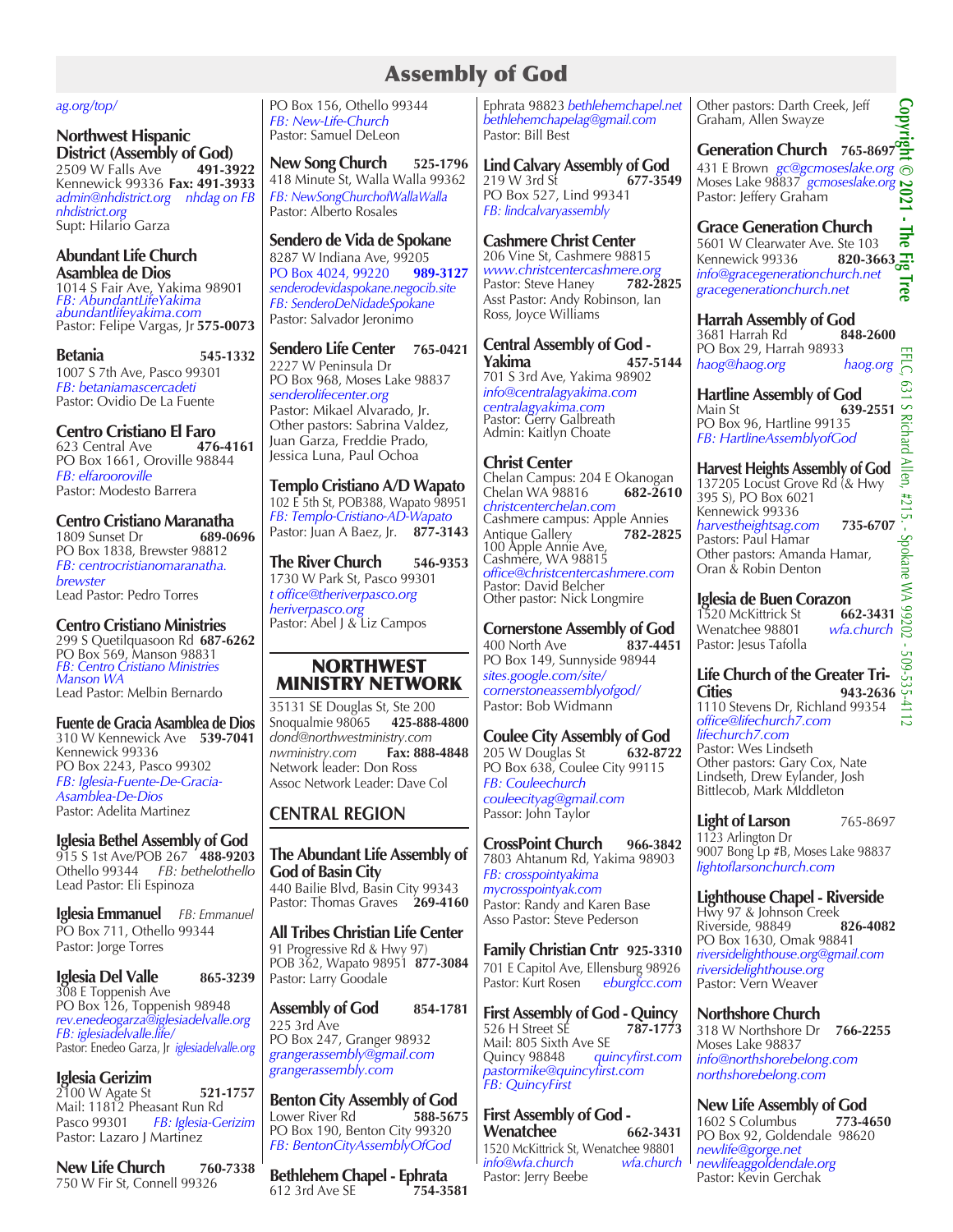Assoc pastor: Alex Gorrod

**New Life Assembly - Kittitas** 212 Main St, Kittitas ]98934 *newlifeassembly.net* Pastor: Gary Bye **834-7823** Other pastors: Rebecca Thomas Admin: Karly Wietzel

New Heritage Church 628-2274 107407 E Badger Rd Kennewick 99338 *heritageagte@gmail.com heritagetc.org*

**Neighborhood Church**<br>385 E Allen Rd<br>**837-6255** 385 E Allen Rd **837-6255** PO Box 748, Sunnyside 98944 *sunnysidenc.org* Pastor: Bob North Other pastors: Christine "Steen" Anderson, Nate Gill Admin: Maggie Nahjera

**Oroville Assembly of God** 623 Central Ave PO Box 149<br>Oroville 98844 **476-2924** Oroville 98844 **476-2924**

**Peshastin Assembly of God** 8349 Lake St (& School)**548-7523** PO Box 387, Peshastin 98847 *FB: Peshastin-Assembly-of-God* Pastor: Jorge Torres

**Prayer Watch Christian Center** 602 S Washington St **585-9346** 602 S Washington St **585-9346** Kennewick 99336 *WatchChristianCenterKennewickWA*

**Stone Church - Yakima** 3303 Englewood Ave **575-3720** stonechurch.us *info@stonechurch.us* Pastor: Jeff Duchemin Other pastors: Mitch Ellithorpe, Evan & Keila Garza, Manny Garza, Larry Malcolm, Trent Malvaney, Gary Modine Selah Campus pastor: Matt Alexander

**Tabernacle of God**  602 S Washington St **308-8001** Kennewick 993361 *FB: TOGKENN*

**Terrace Heights Assembly of God 576-8819** 4101 Maple Ave, Yakima 98901 *thassembly@yahoo.com th-assembly.com*  Pastor: Don Foster, Jr Assoc pastor: Don Foster, Sr

**Generations Church**  431 E Brown St **765-8697** Moses Lake 98837*mlag@donobi.net gcmoseslake.org* Pastor: John Oletzke Admin: Christi Bonertz

**Warden Assembly of God**<br>416 S Oak Ave 349-2091 416 S Oak Ave<br>**(Fifth & Oak)** (Fifth & Oak) *FB: wardenag* PO Box 703, Warden 98857 *wardenassembly.com* Pastor: Rick Garcia

Assoc: Joey Uresti Other Pastors: Josh Madsen, Sebastien Ruiz

# **EASTERN REGION EXECUTIVE PRESBYTER**

**Northwest Ministry Network**  35131 SE Douglas St, Ste 200 Snoqualmie 98065 **425-888-4800** *nwministry.com* Network leader: Don Ross Assoc Network Leader: Dave Cole

**Amazing Grace Fellowship** 416 W Betz Rd, Cheney 99004 *office@cheneyag.org cheneyag.org* Pastor: David Flowerdew **235-6199**

**Catalyst Church 397-6629** Colfax: 1185 W Fairview St, 99111 Dayton: 311 S 4th St, 99328 *bill@catalystchurch.life* Lead Pastor: William Reynolds Other pastors: Aaron Whannell, Sam Korslund *catalystchurch.life*

**Church on the Rise Assembly of God 996-2323** 238 Twin Lakes Rd, Winthrop 98862 PO Box 371, Twisp 98856 Pastor: Thomas W Echelbarger

**Christian Life Center 775-3632** 886 S Clark/POB 652 Republic 99166 Lead Pastor: Ralph Ellingson

**Christian Life Assembly** 302 S Park, St John 99171 *FB: Christian-Life-Assembly-of-God* Pastor: Josh Wood

**Columbia Heights Assembly**  5063 Hwy 25 S/POB 130 Hunters 99137 Pastor: Ben Tolson **722-4755**

**Colville Assembly of God** 516 E Glen Ave, Colville 99114<br>colvilleassembly.com 684-4721 *colvilleassembly.com* **684-4721** Pastor: Sean Wilkerson New Hope Assembly Campus: 200 8th/POB 1017, Northport 99157 *northportnewhope@gmail.com northportnewhope.blogspot.com* Pastor: Jayson Stachofsky **732-4073**

**CrossWind Church 238-2270** 17302 N Newport Hwy Mead 99021*crosswindassembly.org crosswindassembly@yahoo.com* Pastors: Rick & Janet Nelsen

**Encounter Ministries 715-1500** 645 N Grand Ave, Pullman 99163 *admin@encounterministries.org encounterministries.org* Pastor: John Paul Cruz

**Faith Community 936-2732** 313 W Colville *107306.agchurches.org* PO Box 866, Chewelah 99109 *chewelahfaith@gmail.com* 

Pastor: Scott Hoberg

**First Assembly of God - Omak** 15 E Bartlett, Omak 98841 **826-1950** Pastor: Gerald D Atchison

**First Assembly of God - Walla Walla 525-2743** 1919 Fern Ave, Walla Walla 99362 Pastors: Terence & Jill Hall Admin pastors: Jonathan & Valerie<br>Avnsing firstassemblyww.co Aynsing *firstassemblyww.com* Youth Pastor: Caitlyn Michels Children's Pastor: Rebekah Silva-Osborn

# **First.**

North Central: 828 W Indiana,<br>99205 **326-93** 99205 **326-9332** Shadle Park Campus: 5610 N Ash St*,* 99205 **326-2913** *Office@Spokanefirst.org* Pastor: Josh Hall *FB: SpokaneFirst* Other pastors: Don Stevens, Matt Turner *spokanefirst.org*

**Garfield Community 635-1567** 201 N 5th/POB 273, Garfield 99130 *garfieldcommunitychurch.org* Pastor: Martin Masten

**Gateway Assembly of God** 180 W 5th, Kettle Falls 99141 *gateway.kettle@outlook.com gatewayassembly509.com* **738-6055**

**The Harvest Assembly of God** 105 N Whitman, Rosalia 99170 *theharvestassembly@theharvestassemblyofgod.com theharvestassemblyofgod.com* Pastor: Pat Atchison

**Harvest Celebration 725-6555** 708 Logan St *hcclinco@gmail.com* PO Box 670, Davenport 99122 Pastor: Kim Kruger *FB: HCCL INCO*

**Journey Church 4224 E 4th**, 99202 *journeychurchspokane.com FB: JourneyChurchSpokane* Pastor: Bryan Herrick

**Legacy Church 443-4917** 23129 E Mission, Liberty Lake 99019 *info@legacychurchwa.com wearelegacy.church* Pastors: Gary & Patty Moreno Worship pastor: Kolton Moreno Admin: Michelle Croyle

**Lind Calvary Assembly of God** 219 W 3rd/POB 527, Lind 99341 *FB: lindcalvaryassembly* **677-3549**

**Lighthouse Chapel - Riverside** Hwy 97 & Johnson Creek<br>Riverside 98849 826-4082 **Riverside 98849** PO Box 1630, Omak 98841 *riversidelighthouse.org@gmail.com riversidelighthouse.org* Pastor: Vern Weaver

**Loon Lake Assembly of God** 4004 Colville Rd **233-8915** 

PO Box 501, Loon Lake 99148 Pastor: Frank Davis

**Metaline Falls Assembly of God**<br>216 Grandview Ave 446-2200 216 Grandview Ave POB 326, Metaline Falls 99153 *FB: MetalineFallsAssemblyOfGod*  Pastor: Charles Sullens

**Mountainview Assembly of God** 633 E Magnesium, 99208 **467-5536** *mountainviewag.org* Pastor: Daniel Henshaw

**New Beginnings Church** 4004 Colville Rd **233-8915**  PO Box 501, Loon Lake 99148

**Oroville Assembly of God** 623 Central Ave/PO Box 149 Oroville 98844 **476-2924** Pastor: Dwayne R Turner

**Pine Ridge Community 447-3265** 1428 W 1st St, Newport 99156 *pineridgecc@gmail.com* Pastor: Mitch McGhee *pineridgecc.org*

**Redemption Church 299-3139** 400 E Grace, Medical Lake 99022 *mloffice@redemption-church.org FB: redemptionchurchML redemption-church.org* Pastor: Nick Hawkins Other pastors: Dennis Noble, Alex Hall, Lennell Spillman, Justin Long, Randy Pool, Michael Edwards LC Valley Campus: 1303 Poplar St<br>Clarkston 99403 758-8545 Clarkston 99403 **758-8545** *redemptionchurchclarkston.org* Pastor: Randy Pool *FB: ClarkstonAG* The Ridge (Spokane) Campus: 4920 N Assembly St, 99205 *TheRidgeSpokane@gmail.com theridgespokane.wordpress.com FB: TheRidgeSpokane*

**Suncrest Family Worship Center 466-6330** 6048 Hwy 291, Nine Mile Falls 99026 *janna@suncrestworship.org* Pastor: Bart Orth *suncrestworship.org* Assoc pastors: Steve & Christina Patient

**Tonasket Assembly of God** 25 E 4th St, Tonasket  $98855$ <br>Pastor: Raul Martinez 322-1154 Pastor: Raul Martinez

**Tri-County Christian Center**<br>E 320 H St<br>576-5 E 320 H St **576-5484** PO Box 579, Deer Park 99006 *emailus@tcccdp.org tcccdp.org*  Pastors: Timothy & Cindi White Admin: Gloria Roberge

**True Hope Church 703-7420** 1316 N Lincoln, 99201 *hello@truehopechurch.org truehopechurch.org* Pastor: Ryan Oletzke Other pastor: Justin Ocker

**Valley Assembly 924-0466** 15618 E Broadway *valleyassembly.org* Spokane Valley 99037 Pastor: Kent Mankins